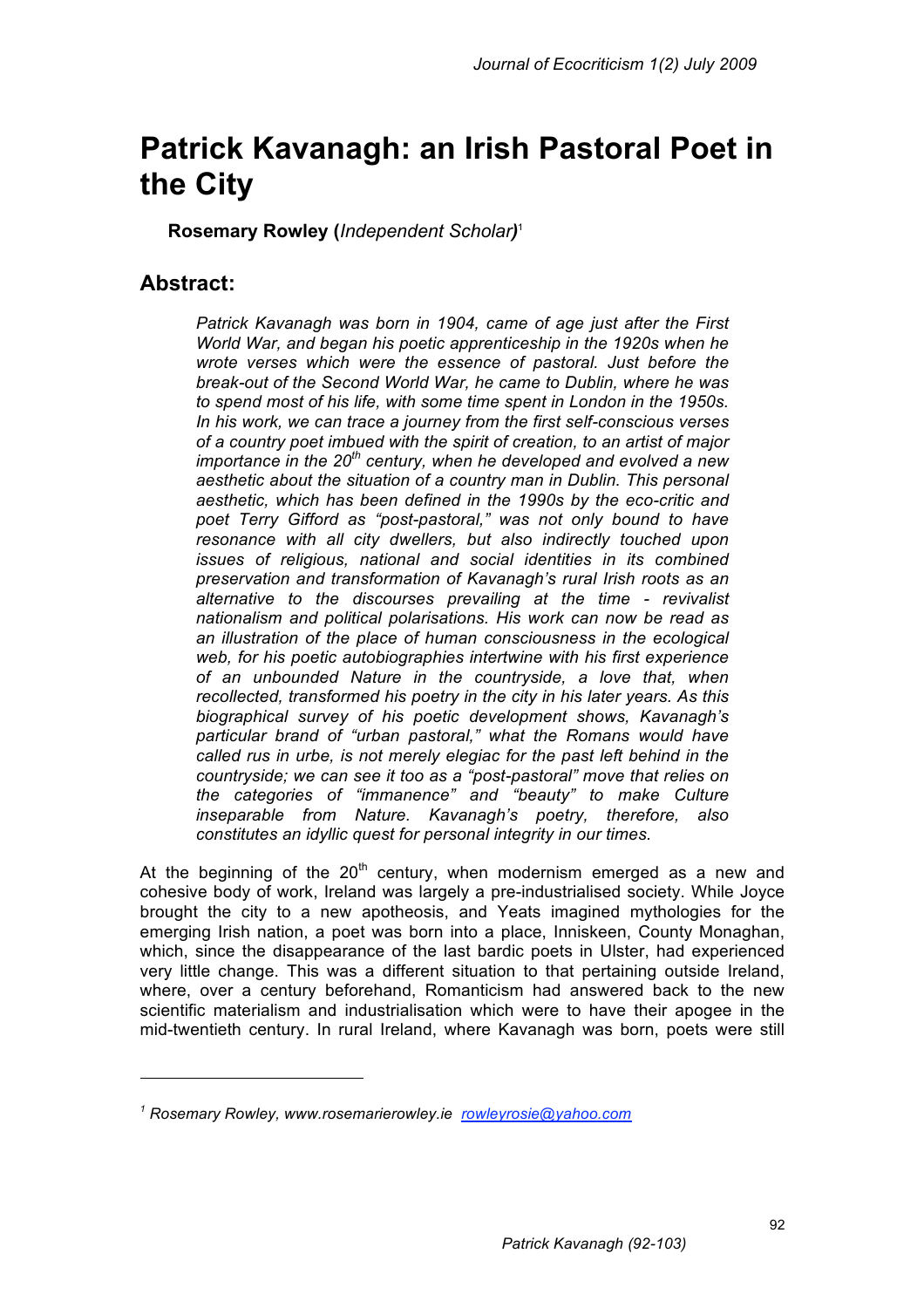celebrating with pastoral their ties with the unspoiled countryside. Nature poetry had been a feature of Irish poetry since first recorded, the early period especially proving rich in allusions to the natural world, and Irish poets were the inheritors of this rather beautiful and elliptical poetry, which even today is celebrated for its spare and accurate language, apparent even in translation. Remnants of the earlier language survived in the surrounding culture which had been Gaelic in the relatively recent past, and although Kavanagh did not exploit this deliberately, phrases and idioms from this inheritance are found in his work.

It is my purpose in this essay to discover where Kavanagh's poetry fits with the newly developed theories of pastoral, anti-pastoral, and post-pastoral, and perhaps to invite a new assessment of his work in these terms for new readers. In his lifetime, Kavanagh's personality could be difficult, and this may account for the delay in the taking up of his work internationally. Perhaps this delay can be made up for in our times of urgent evaluation and re-evaluation, since there is now a need to provide a cultural tool to help us deal with our experiences of alienation from Nature, a task for the poet in our days of uncertainty and growing ecological awareness.

Kavanagh describes his origins as being "so peculiarly humble that I never had the courage to tell about them. I always started when things were moving into the realms of literary respectability." ("The Gallivanting Poet" *November Haggard,* 18*).*

He quotes Longfellow: "How strange a thing like that happens to a man. He dabbles in something and does not realise it is his life." (Kavanagh, "Schoolbook Poetry" *November Haggard,* 8, and *Kavanagh's Weekly,* No. 5, May 10, 1952, 8). He wrote a decade later: "I have a belief in poetry as a mystical thing, and a dangerous thing." (Author's Note, *Collected Poems*, xiii).

 Kavanagh began his poetic apprenticeship in the 1920s—and his first poems appeared in the Irish newspapers and in the literary periodicals of the time. The verses were celebratory of Nature as an unbounded source of beauty, Kavanagh imagining himself a priest or druid, so this early pastoral was theocratic and creationist, the countryside being seen as the work of a Divine being:

Joy that is timeless! O heart

That knows God!

(*Collected Poems,* ed. Quinn 7)

Indeed, he called himself a priest of beauty, rather like the Druids who had held sway in Ireland in the pre-Christian era:

O cut for me life's bread, for me pour wine!

("Worship," *Complete Poems* 16)

Such rhapsodies appeared in his first volume, *Ploughman and Other Poems,*  published in 1936 by Macmillan in London. Some of these poems appear in the later editions of complete and collected poems.

Kavanagh was ambitious for a literary career, finding the tiring work on the farm and the limited society of his neighbours stifling to the creative impulse. He left his native birthplace, Inniskeen, in 1939 as war broke out in Europe, with the idea of seeking his fortune as a poet in the city, where "arts, music, letters are the real things"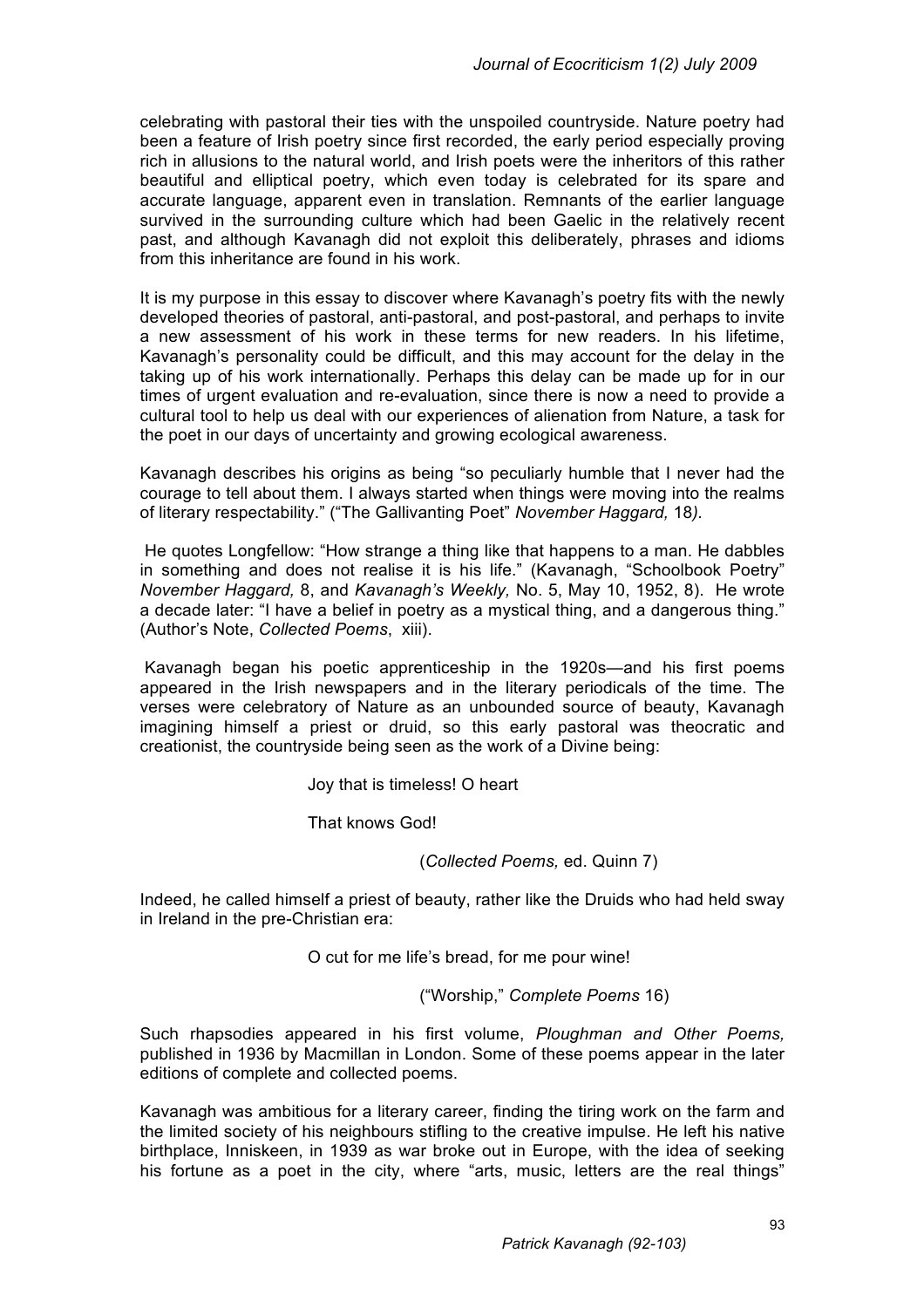("Temptation in Harvest" *Collected Poems* ed. Quinn 121). In this poem written some years after his arrival in the city, the poet's ambivalence about the values of the city, and those of the country, are magnificently coded. "Temptation in Harvest" is a Janus-like construction which creates an eloquent tension between his love for the countryside and the fascination the city held for him as the source of Art and Culture:

#### Now I turn

Away from the ricks, the sheds, the cabbage garden,

The stones of the street, the thrush song in the tree,

The potato-pits, the flaggers in the swamp;

From the country heart that hardly learned to harden,

From the spotlight of an old-fashioned kitchen lamp

I go to follow her who winked at me.

("Temptation in Harvest," *Collected Poems* ed. Quinn,

123)

This is very far from the staged mannerism of country life promulgated by Yeats and the Abbey Theatre, which, with its hint of arcane magic had captivated its readers. Yeats' legacy was to create a new Ireland and a new nationalism; so Patrick Kavanagh, the ploughboy poet, on his arrival in Dublin, was immediately fitted to be the authentic peasant bard of the Irish Literary Revival. He had already written an autobiographical novel, *The Green Fool,* which had been withdrawn under threat of a libel action.<sup>1</sup> This novel, which had a very limited circulation, did nothing to persuade the reader that Kavanagh was not a country bumpkin: besides, these readers remained few because the new Republic of Ireland was isolated in its neutral position in the unfolding cataclysm of the Second World War.

So, from the beginning of his career, Kavanagh's work was curtailed, confined and judged by the literary practitioners in Dublin's pubs and journalistic water holes, where they had a reputation of being mean-spirited and spiteful - friendly as an alligator tank"(Connolly, 9). Some of these groups of journalists and writers matched the ideologies of the contemporary political world of left and right, but these also were a problem for the poet. Caught between these audiences, Kavanagh was forced to view himself as their antagonist, and the crude stereotypes imposed on the writer often resulted in him responding with complete caricature both to the picture of the country poet, unlettered and lisping, or to the peasant without manners, who was therefore unwelcome at board and lecture hall. He described his audience as drawing out of him what was "loud, journalistic, and untrue" (Kavanagh, *Self Portrait, 14, Collected Pruse* l6).

His poem, "Peasant," more clearly than any other reflects on this refusal to be a stereotype:

I am the representative of those

Clay-faced sucklers of spade-handles,

Bleak peasants for whom Apollo blows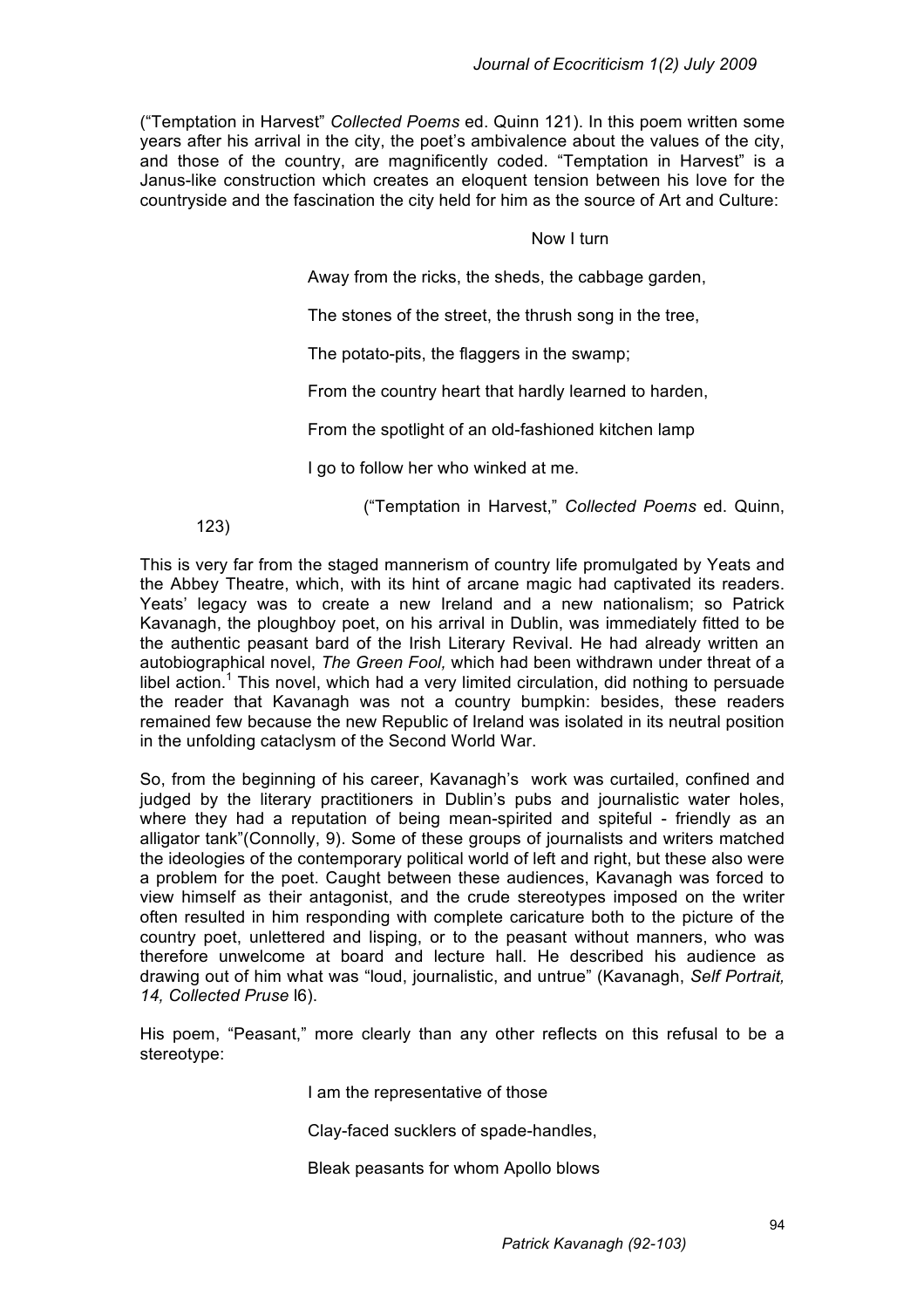Aesthetic winds in nine-day laboured scandals.

I am the hoarse cry of creatures who

Have never scratched in any kind of hand

On any wall the signs by which they knew

The endurable stone in the phantasmic land.

Their history is a grain of wheat. A season

The cycle of a race that will persist

When all the scintillating tribes of reason

Are folded in a literary mist.

Fear-grey men of doom have kept for me

The foot-grip of an ancient surety.

(*Complete Poems,* 30)

This reads as a heady, if ironic, antidote to the deterministic materialism so rampant among left-wing followers in the thirties and beyond. Marxism, which can be reductionist, had tried to make the human being into a materialist construct, which mirrored the scientific ideas of the day of mass determinism, proposing objective criteria for human consciousness, which were then met at the political level. What Kavanagh does is to supersede these structures and celebrate consciousness itself, by-passing this analysis of society, achieving a pre-Hellenic note.

Kavanagh goes even further in his disregard of social stereotype, as he has a symbiotic, phallic relationship with his plough, which comes to symbolise his sexual frustration, and takes the fields he has ploughed as if they were a bride, rather than an ordinary human woman. This constitutes the theme of his long poem, *The Great Hunger*, which has been described by his critics as the best long poem written about Ireland since Oliver Goldsmith's "The Deserted Village" (Anonymous, 18 – the writer of the Profile which led to his libel action – see Quinn, *Biography of Patrick Kavanagh,* 314-317)*.* This poem would have quite a resonance with the Freudianism of the day, and it represents one area of the psychological terrain which he shared with his audience. Like the poet, they too had suffered sexual privation and were keenly aware of the life-predicament that the Catholic Church had cast them into:

And the moral-brake sickness in me from some lie

Believed by my mother before I was born.

("Lover," *Complete Poems,* 340)

*The Great Hunger* has been described as "anti-pastoral," "exposing the distance between reality and the pastoral convention when that distance is […] conspicuous" (Gifford, 128) and functioning "as an attack on the way the Church has pastoralised Nature as part of the process of taking over an innate pantheism and repressing sexuality" (Gifford, 129). However, when it was published in 1942, Irish society as a whole did not have Kavanagh's courage in being vocal and critical, which led him to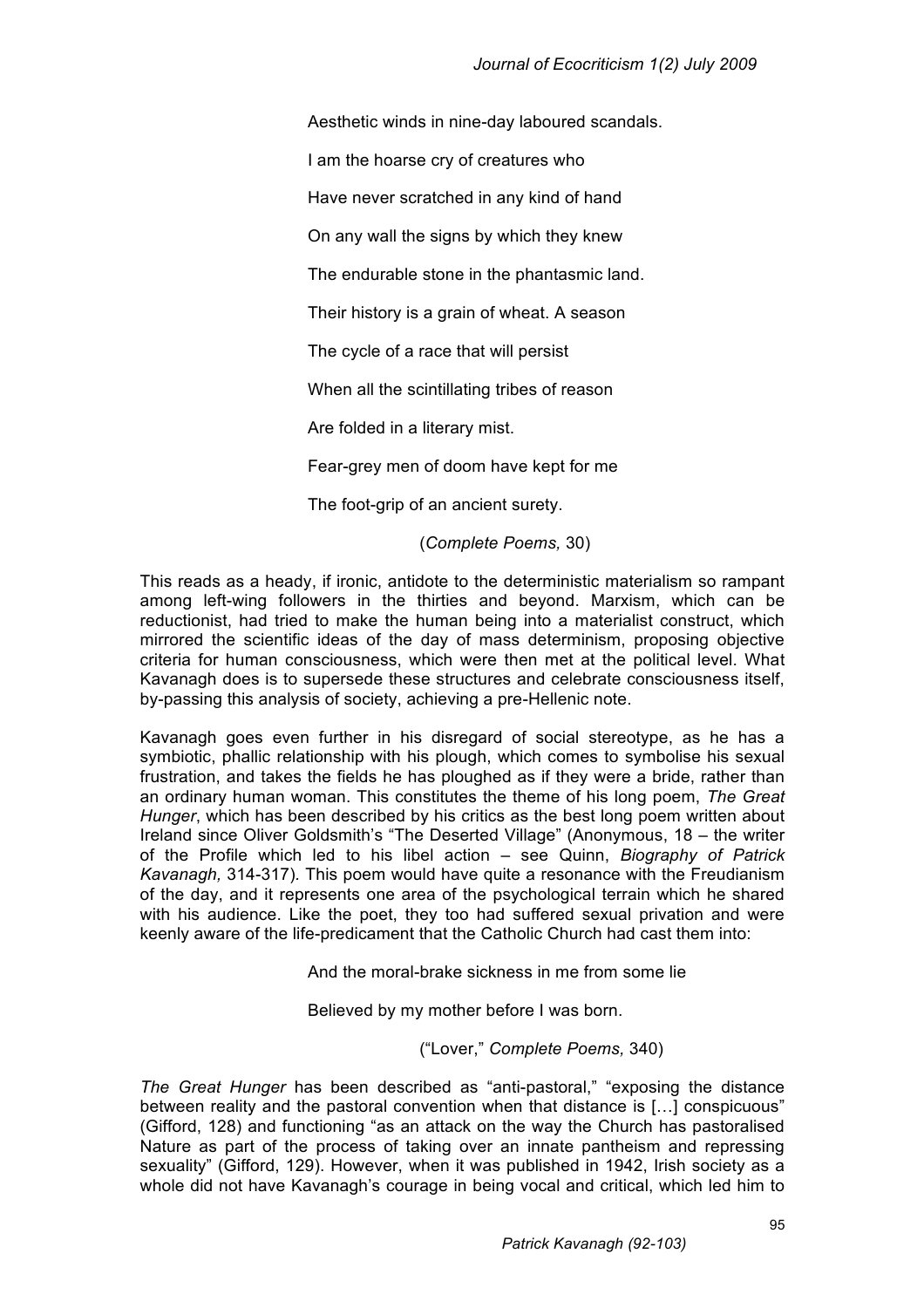the conclusion that the Catholic teaching on this doctrine was faulty and a misinterpretation of scripture, calling it heretical. (Kavanagh, "Sex and Christianity" *Kavanagh's Weekly, No. 7, May 24, 1952, 7)*.

He had gained serious readers as *The Great Hunger* was to have immediate resonance with the emotional context of his audience, and he became a popular poet almost by default. However, he had lost his original vision of the plenitude of Nature, as he reflected on his asexual, seemingly sterile state. There is a certain sexual ambiguity about his failure to find fertility in his own life, and it goes back to the spell the plough cast on him since his earlier days, when he went from innocent celebrant of Nature and her beauties to wry observer of human nature in the cities:

Plough, take your thin arms from around my middle

Leave me free to unscroll the wisdom of other flesh.

("Plough," *Complete Poems,* 61)

This anti-pastoral appears far removed from the idyllic conjunction of humankind and Nature that had characterized poetry before this time. Kavanagh is not merely elegiac for the past left behind in the countryside, and the concomitant loss of feeling, but he moreover seeks to find a new aesthetic which will also win him an audience in the city where

> [...] The rude Unknowing throng Pushed and shoved One who loved.

> > ("Gay Cities," *Complete Poems,* 11)

The development of this new aesthetic capable of coming to terms with the "antipastoral" energies of the city would take some time. He was to struggle for many years, not only because the city proved alien, but also because of his own complicated nature which found day-to-day acquaintanceship and friendship problematic. Departing from Kavanagh's original simplicity and celebration of Nature, the verse of his middle years can be seen as a record of argument with his audience's expectations; yet, he withstood the reification of personality that left-wing rhetoric demanded. In spite of these failures, when he had to resort to satire, he showed originality in his refusal to be pigeonholed either as a poet or as a man, since he came to realise that

But satire is unfruitful prayer

Only wild shoots of pity there,

("Prelude," *Complete Poems, 2*76)

Compounding Kavanagh's initial difficulties as a poet having to overcome dualism and reconcile a country sensibility with an urban environment was that, from the beginning, his love of beauty had led him to celebrate and to look for the love of women. Although he successfully portrayed the social conditions in Ireland, he had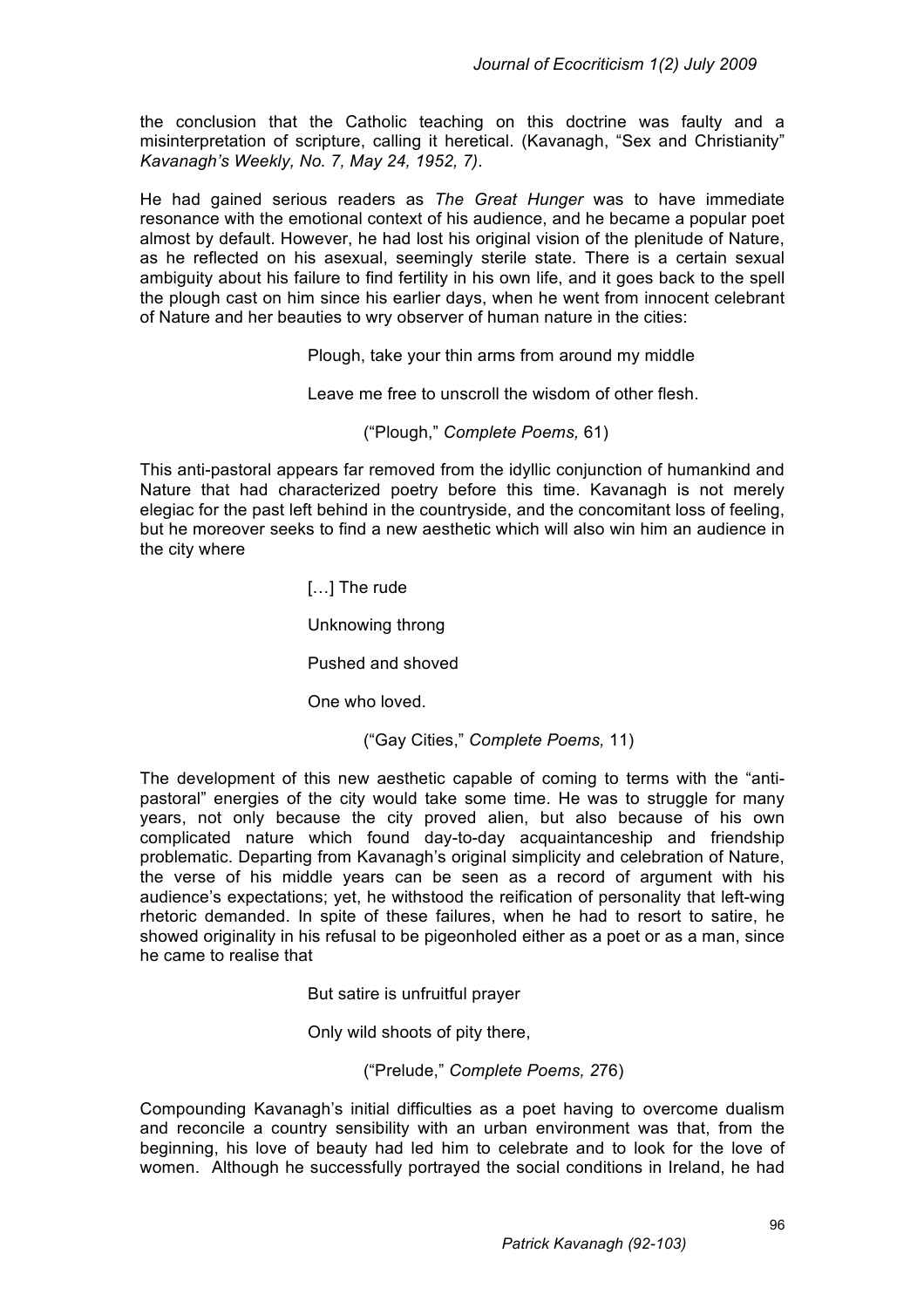not yet resolved the age-old conflict between the spirit and the flesh on a personal level. In these early years of his maturing as a man and an artist, before he came to the city, we have noted that he was drawn to pagan mythology as a source and celebrant of beauty. However, in the city, he found beauty only on rare occasions, and there was no surrounding of Nature which he could tap into for its vast treasury. In his journey, from "A thing that is beautiful/I may know.", "Ploughman" *Collected Poems,* Ed. Quinn*,* 6-7) to the heart that "knows God" (ibid.), he sought the occasion of beauty, often losing it in the crowd and convulsions of city life.

Visual beauty was, in fact, at all times the portal to his completeness as a human, but its doors remained locked to him during his middle years when satire overtook his spirit. Even as an infant, Kavanagh had sensed the immortality and universality of beauty. In *The Green Fool*, his suppressed autobiographical novel, he writes:

I was in my mother's arms clinging with my small hands to the security of her shoulder. I saw into a far mysterious place that I long associated with Wordsworth's "Ode to Immortality". I believed for many years that I had looked back into the world from whence I came. (*The Green Fool,* 13)

So it was the ghost of his early memories that provided Kavanagh with the language and inspiration he needed towards the end of his life to make the journey from his early experience of beauty in the countryside to the recreation of it in the city when he was a mature poet.

He came to the actualisation of this journey in the form of a flash-like insight, immediately after a serious lung operation in 1955. In the post-operative state, which we now know can have the characteristic of a suddenly experienced trauma, with attendant euphoria as a reaction to shock, he was able to re-imagine his relationship with his urban surroundings and to tie it in with his early awareness of the beauty in Nature. He was thrown by the physical, post-surgery shock into an epiphany when he realised "love's doorway to life/ is the same doorway everywhere." ("Innocence," *Collected Poems*, ed. Quinn, 183). It is this connection of love to beauty which holds the key to his ultimate salvation and redemption in the city and which rescues the poet in him in the end.

As he lay on the banks of the Grand Canal in Dublin, recovering from the shock of operation, he arrived at a new aesthetic. Suddenly, in late middle age, he found himself in a state which he named as his rebirth ("Self-Portrait," *Collected Pruse,* 15- 16). All the complications of his life in the city, the daily grind for money and survival, the contentiousness and argumentativeness he had known with his literary companions in the pubs of Dublin, the insincere good nature of the class of Dubliner he came across—which he describes as the most hurtful of all ("Tale of Two Cities,*" Complete Poems* 223-4)―these painful feelings were let go of with a newly discovered sense of fruitfulness, compassion, joy and fulfilment.

Not only did his stay in the hospital give him the experience of love for all things; it also helped the idea of *the commonplace as the occasion of beauty*—an idea which had lain dormant for some time when he was a journeyman poet in the city - become Kavanagh's great theme. Even in things like the furniture in the hospital, which were an "art lover's woe" ("The Hospital," *Collected Poems*, ed. Quinn 217), he embraced the condition of love fully and extended his vision of beauty to include all common, ordinary and everyday particulars:

A year ago I fell in love with the functional ward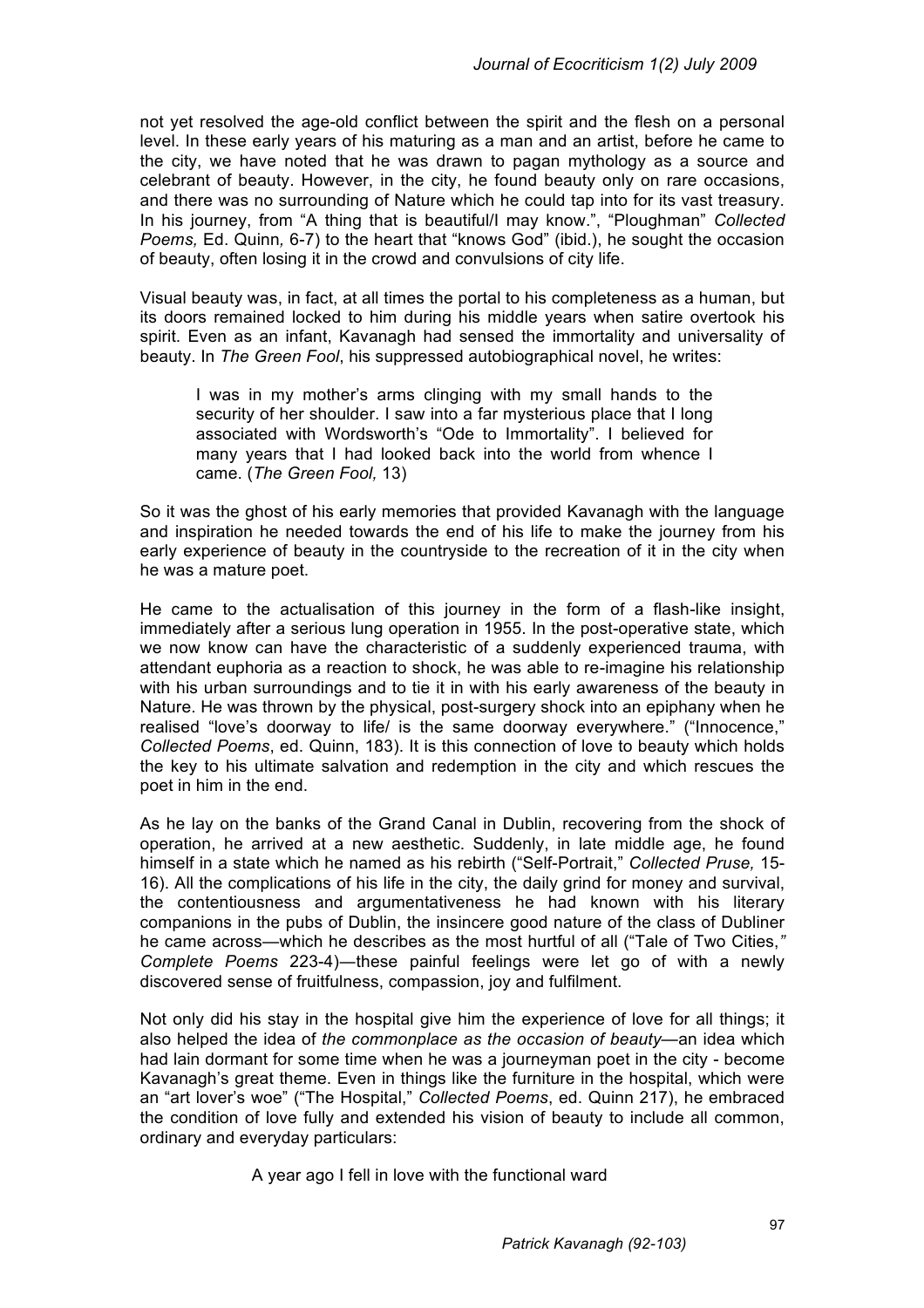Of a chest hospital: square cubicles in a row,

Plain concrete, wash basins - an art lover's woe,

Not counting how the fellow in the next bed snored.

But nothing whatever is by love debarred,

The common and banal her heat can know.

The corridor led to a stairway and below

Was the inexhaustible adventure of a gravelled yard.

("The Hospital," *Collected Poems*, ed. Quinn, 217)

Franca Bellarsi has commented that "the apparently insignificant entity of gravel stands at the intersection between culture and nature: a product of culture that is still reminiscent of the raw material found in nature, a product of nature transformed by culture, but in a way that still reconnects the city 'yard' ([…] man-made) to a more foundational ground beyond the city." (Bellarsi n.p.). I consider this interpretation apposite, and also feel that there is some connection with the gravel found in the wake of glaciers, when the ice breaks up stone and rock, its emotional parallel in the poem being obvious.

In his sojourn in the city, where he was to live until he died in 1967, Kavanagh may, at times, have lacked the visual aspect of beauty as understood in conventional pastoral landscapes, but this lack in the end provided him with a final, original, and all-conquering aesthetic of beauty: namely, one that redefined the "natural" as not being first and foremost linked to the land, but as being rather primordially tied to the suchness of things. Moreover, this predisposition to see "the immortal in things mortal" ("On Looking into E.V. Rieu's Homer," *Collected Poems*, ed. Quinn, 184-5) also allowed Kavanagh to preserve a direct link to Wordsworth and, as a result, to still be able to imagine the remembered natural forms behind the imperfect ones that more immediately met the eye:

In stubble fields the ghosts of corn are

The important spirits the imagination heeds

("On Looking into E.V. Rieu's Homer,"

 *Collected Poems*, ed. Quinn, 184-5)

This indeed is a new pastoral - the pastoral of the city. At this time, Kavanagh wrote several sonnets, known as the Canal Bank sonnets, which celebrate the greenness of this oasis in the city, and how it led to his own rebirth and completion as poet and man, "when he grew with Nature again as once I grew" ("Canal Bank Walk*,*" *Collected Poems,* ed. Quinn 224). His intrinsic appreciation of beauty, his sense of mysticism, and the celebration of the ordinary fuse together to make these sonnets among the most original Nature poems by any poet of the English language, especially since they continue to resonate with us, as pieces written when the western world went on with industrial expansion.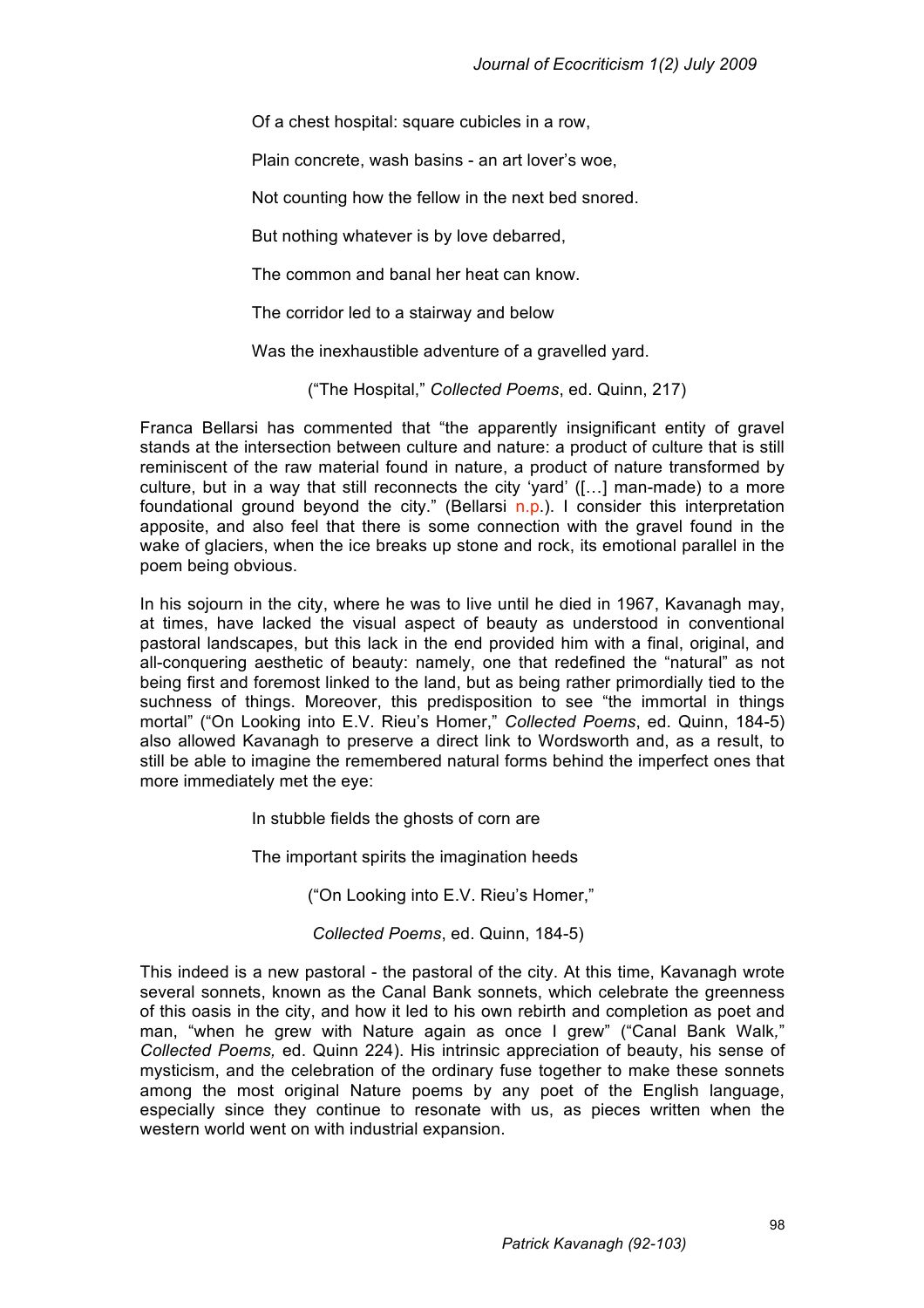There is no doubt that an urban audience—one removed from and unaware of Nature, one rooted in Nature but not knowing it - can present a problem to the Nature poet. Furthermore, their lack of vision can also make them corruptible. To read the Irish poets coming after Kavanagh, urban reality can seem like a fall from grace. My own experience as a poet, who left Ireland to teach in the industrial city of Birmingham in the 1960s, was that such a city and the journeying back and forth across the Irish Sea took the form of Arnold's "Sea of Faith" ("Dover Beach") becoming *The Sea of Affliction* (Rowley 1987), an unconscious borrowing at the time. Kavanagh was fortunate in that in his later years, he did not suffer the severe deprivations of most people in the city, but his poetry, the legacy of his journey, can persuade us that even those tainted by urban life, unable to reach natural beauty— "natural" in the sense of being directly linked to the pristine land - can achieve an understanding capable of resolving the dualism opposing Nature and Culture, beauty and ugliness, rural and urban landscapes. This provides nourishment for poets after Kavanagh, his aesthetic proving especially valuable in today's media-saturated society.

Wordsworth had seen the problem almost one hundred and fifty years before as England was becoming industrialised:

For a multitude of causes unknown to former times are now acting with a combined force to blunt the discriminating powers of the mind, and unfitting it for all voluntary exertion to reduce it to a state of almost savage torpor [...] When I think upon this degrading thirst after outrageous stimulation, I am almost ashamed to have spoken of the feeble effort with which I have endeavoured to counteract it; and reflecting upon the magnitude of the general evil, I should be oppressed with no dishonourable melancholy, had I not a deep impression of certain inherent and indestructible qualities of the human mind, and likewise of certain powers in the great and permanent objects that act upon it which are equally inherent and indestructible; and did I not further add to this impression a belief that the time is approaching when the evil will be systematically opposed by men of greater powers and with far more distinguished success [...] ("Preface to *Lyrical Ballads",* lines 230-258, 64-65.)

While not achieving the noble sententiousness of Wordsworth, Kavanagh recast his self as both the partaker, celebrant and creator of beauty in the urban—which kept his audience aware of the mystery and loveliness of what was often thought of as ordinary and trivial. Traditionally, pastoral poets had tried to inculcate moral teaching into their audience as the cities swelled and ties with the countryside were lost, a loss that started in the seventeenth century and that only continued to intensify over the following ones and well into our own. With the imminence of the industrial revolution, which had begun to despoil the countryside, the poet began to see himself as a teacher. As Jonathan Bate puts it:

What, then, are the politics of our relationship to nature? For a poet, pastoral is the traditional mode in which that relationship is explored. Pastoral has not done well in recent neo-Marxist criticism, but if there is to be an ecological criticism the "language that is ever green" must be reclaimed ... I would suggest … that Wordsworth built an account of the pastoral into the pivotal retrospective eight book of *The Prelude* in order to forge a link between the holistic values of his native vales and the "social meliorism" that underlay the French Revolution. (170)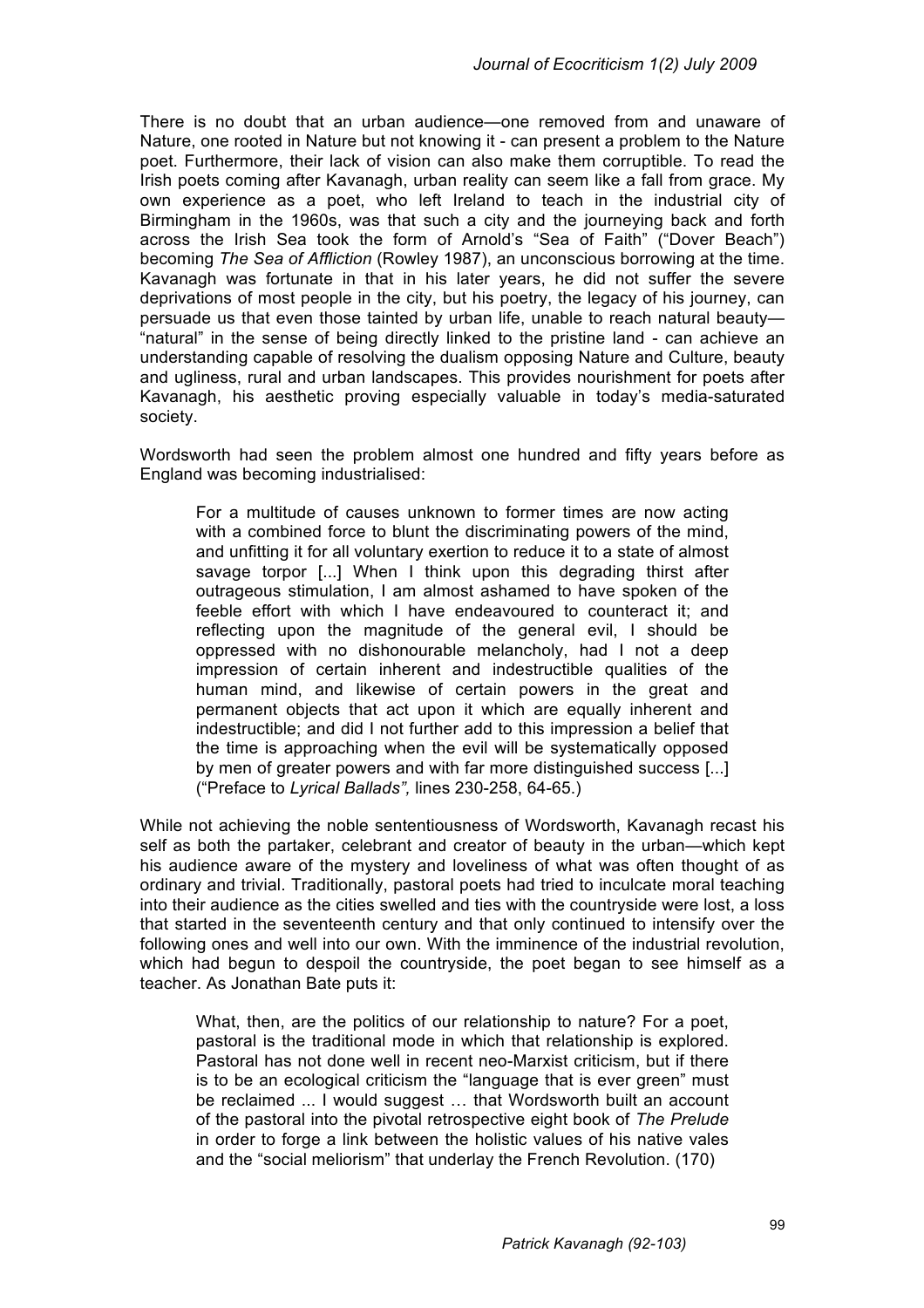Kavanagh did not have a project of "social melioration" - rather he remained resolutely apolitical. Thus, his poetry is not overtly didactic yet can point a way forward. As he grew older, and with the sudden insight of his rebirth, he had placed himself in opposition to all those ideologies of materialism and progress which dominated the western world in the early decades of the last century. His project was not so much to do with ideas of social improvement, but rather consisted in finding an audience who would share in his celebration. He admitted that he had "no messianic impulse" ("Self Portrait*," Collected Pruse,* 14), no role as a teacher, but that he was simply happy to be a celebrant of the "immortal" in the urban ordinary and to share that experience with his readers. Kavanagh, thus, furnishes us with a modern example of both the liberating potential and more politically naïve aspects of his new kind of pastoral.

Kavanagh's perception of beauty, his drawing attention to the uniqueness of his way of seeing the urban, was allied to his need to shake off old social and religious identities, while at the same time still acknowledging or in part subscribing to them. His ultimate sophistication in "not caring"("Self Portrait", 24, *Collected Pruse,* 20)as he lay on the canal bank and abjured all strife—"my purpose in life is to have no purpose" *(*Author's Note*, Collected Poems,* xiv*)―*hints at a religious sublimation and can seem as if the poet is at odds with himself.

 However, it is meaningful from the perspective of what Heaney has called "the abandonment of a life in order to find more abundant life" ("The Placeless Heaven," *Finders Keepers* 142), and as such constitutes a gift of the poetic spirit to our times of deprivation from Nature. In the process, Kavanagh embraced a mysticism which became as much of a motif in his work as the love of the ordinary and common beauty that sustained it. Moreover, Kavanagh began to realise that there was no essential conflict between Nature and art, precisely because what they had in common was beauty—the same one that came his way as a very young child. The key to his new aesthetic is *acceptance of physical presence at all times*, which in turn leads to celebration and love, and which also initiates a "post-pastoral" practice of reconnection between Nature and Culture, the inner and the outer, the human and the non-human, death and rebirth, as outlined by Terry Gifford (152, 153, 156, 163).

Seamus Heaney has amplified this post-pastoral in one of his later essays, noting that Kavanagh developed in such a way that "the world is more pervious to his vision than he is pervious to the world" ("The Placeless Heaven," *Finders Keepers* 136). Heaney finds value in what Kavanagh defined as the parochial: "Kavanagh gave you permission to dwell without cultural anxiety among the usual landmarks of your life." ("The Placeless Heaven," *Finders Keepers* 140). Moreover, Heaney further assesses the development of Kavanagh's urban vision as follows:

I am not affirming here the superiority of the rural over the urban/suburban as a subject for poetry, nor am I out to sponsor deprivation at the expense of cultivation. I am not insinuating that one domain of experience is more intrinsically poetical or more ethnically desirable than another. […] [Kavanagh's poetry] is not a reactive response to some stimulus in the world out there. Instead, it is a spurt of abundance from a source within and it spills over to irrigate the world beyond the self. ("The Placeless Heaven*," Finders Keepers* 139, 143)

Kavanagh's legacy to the Irish poets coming after him is precisely this: in the postmodern world with its shifting emphases and values, his journey from "simplicity back to simplicity" (Kavanagh, "Suffering and Literature," *Collected Pruse* 278) is the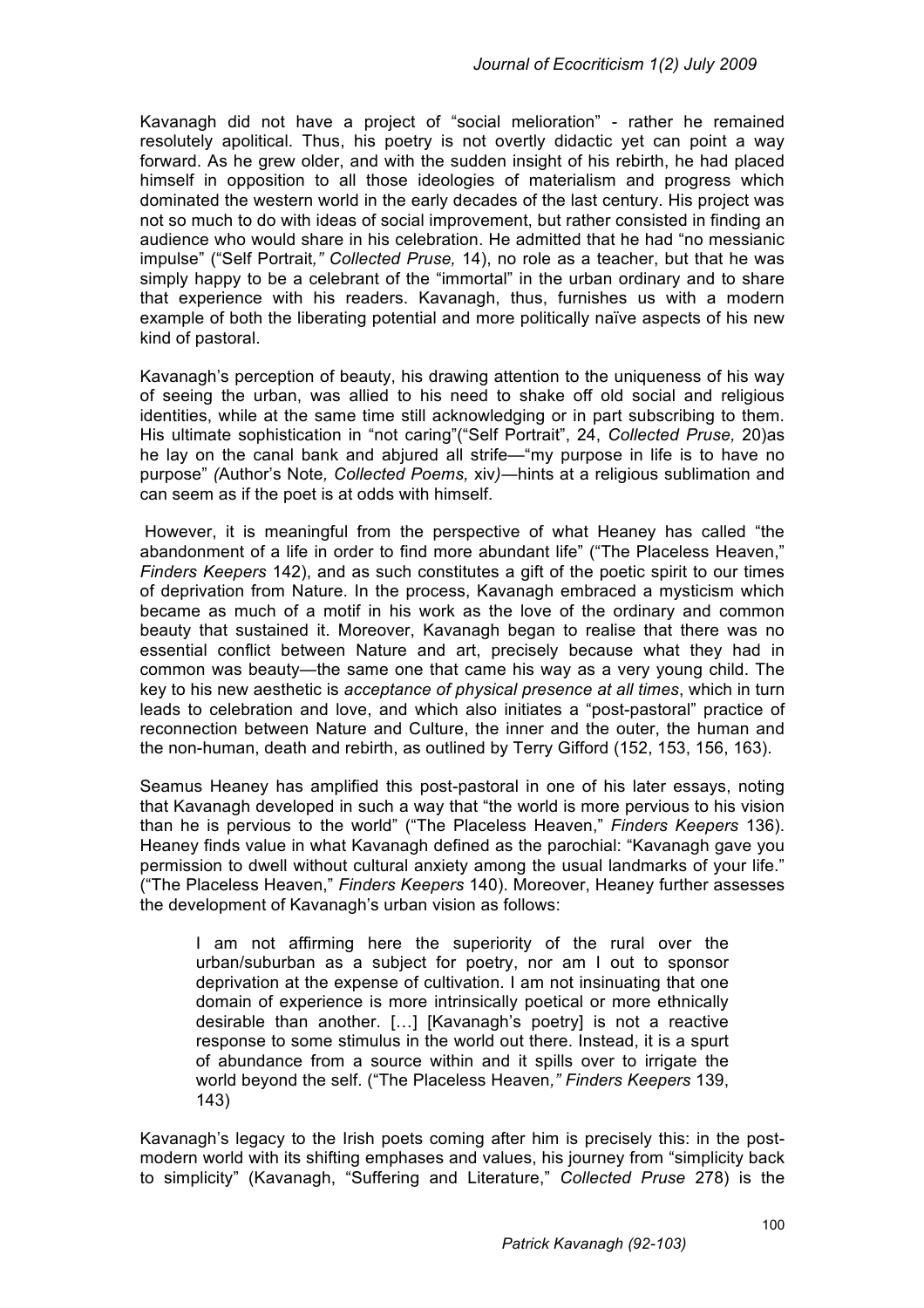cornerstone of the poetic self, and can be a redemptive source for those who wish to articulate and go beyond this pain of up-rootedness.

Moreover, in the quest for autobiographical integrity, anyone who lives in the city, can find in Kavanagh's openness to "what is" a starting point from which to read anew and re-appraise their urban experience, the need for this reappraisal now being felt with growing urgency across the world in response to the crisis that human beings have inflicted on Nature. As ecological awareness arises in nearly all our global societies today, the dereliction of the urban landscape and the spoliation of Nature have found their muse in Kavanagh, albeit in a mode that refuses to abandon lyricism and rhyme for the minimal artifice and condensation of the image favoured by some of his modernist contemporaries (William Carlos Williams comes to mind). What indeed remains constant in Kavanagh is his link between Nature and the Divine how the poet becomes an interpreter of the mystical relationship between them. But as Heaney appositely stresses: "it is only when this ethereal literary voice incarnates itself in the imagery of the actual world that its messages of transcendence become credible" ("From Monaghan to the Grand Canal," *Preoccupations,* 120).

Kavanagh stands out virtually alone among his contemporaries in evolving this aesthetic, but there is now the opportunity for his work to have a seminal and important influence. Seamus Heaney has found in the later Kavanagh the place where, in Yeats words, "the soul recovers radical innocence" ("A Prayer for my Daughter") and that link can be forged (Heaney, "The Placeless Heaven," *Finders Keepers* 144). It is this link and the post-pastoral connection which will prove most valuable in evaluating Kavanagh's work and its legacy in our times. Perhaps his greatest influence is yet to come, particularly among those readers of our now ecologically aware age, who will find that his aesthetic has resonance with all city dwellers. This aesthetic at times rises to the heights of a religious awareness as in the extraordinary poem "Common Beauty" (*Complete Poems* 205). While not providing us with Wordsworthian exhortation, this instructional piece epitomises Kavanagh's way of seeing, one which allows beauty to be celebrated even in the meanest parts of the city:

I will forget all that was cultivated, all that was told

How to be beautiful …

Ah, that lane, a short-cut to Clonsilla

Worn in the middle

Where a stream of dirty water ran

Its sloping banks grew broken bottles like grass,

My God baptised me there by the hands of John.

There is a cart-pass in Drumnagrella—

I could cry, almost, remembering its excitement in July

When mowing with an old scythe the rushes that fringed the rim of the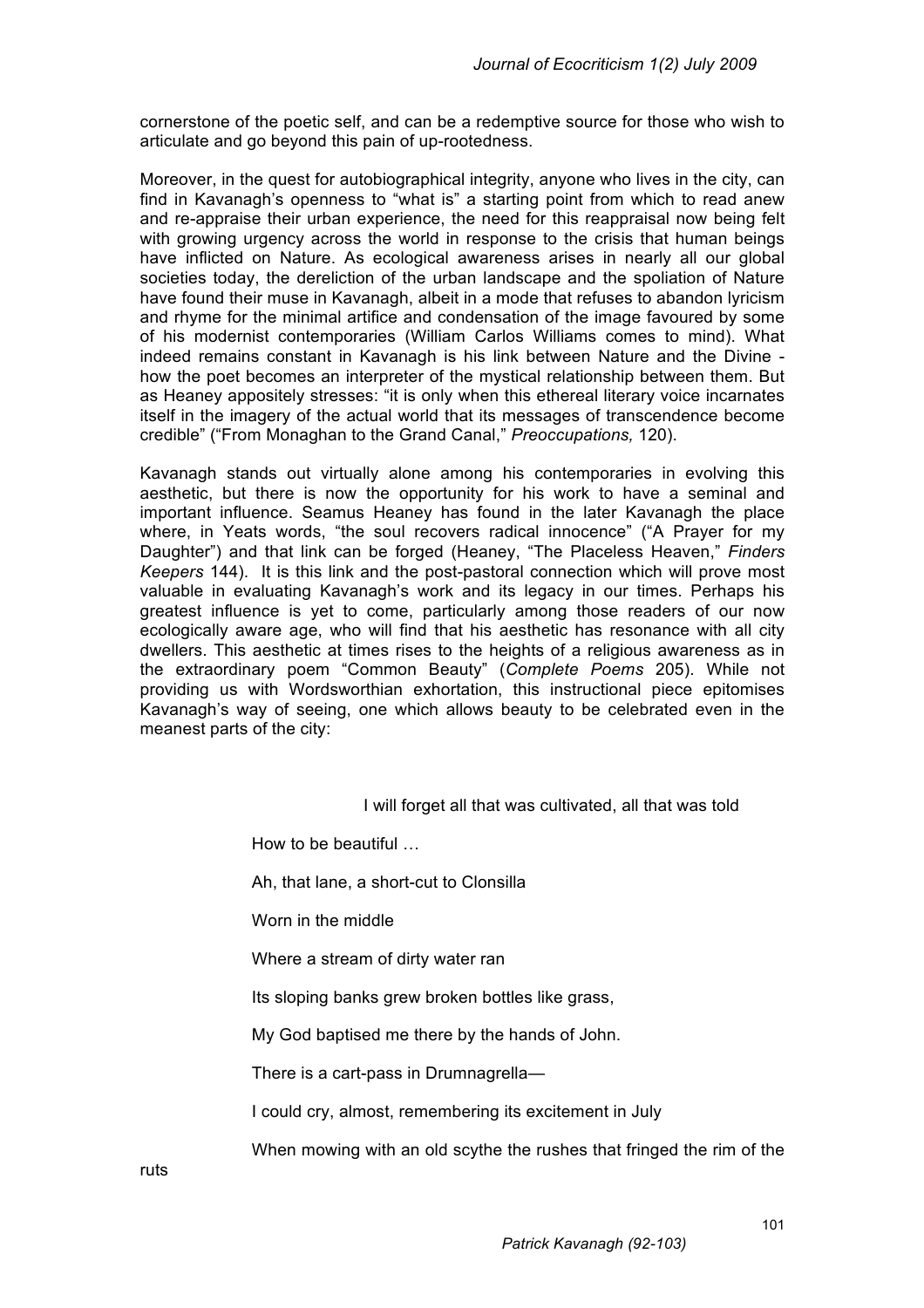I learned how not to die.

("Common Beauty," *Complete Poems* 205)

#### **Endnotes**

<sup>1</sup> This was due to its portrayal thought derogatory—of a real person, namely the wife of the Celtic Twilight poet A.E., on whom the fledgling poet had called.

### **References**

ANONYMOUS. *The Leader.* Dublin, 11 October 1952: Profile. 17-18 ARNOLD, Matthew. "Dover Beach."

<http://www.victorianweb.org/authors/arnold/writings/doverbeach.html>

- BATE, Jonathan. "From 'Red' to 'Green.'" Ed. Laurence Coupe. *The Green Studies Reader. From Romanticism to Ecocriticism.* London and New York: Routledge, 2000. 167-172.
- BELLARSI, Franca. Personal e-mail to ROSEMARY ROWLEY, 18 January 2009.
- CONNOLLY, Cyril. *Horizon V.* Irish Number, London, No. 25, January 1942, 9
- GIFFORD, Terry. *Pastoral,* London: Routledge, 1999.
- HEANEY, Seamus. "The Placeless Heaven." *Finders Keepers*. London: Faber and Faber, 2002, 134-144, ISBN 0 571 21091 0
- ---. "From Monaghan to the Grand Canal." *Preoccupations, Selected Prose 1968-1978*. London: Faber and Faber, 1980., 115-30, ISBN 0 571 11638 8
- KAVANAGH, Patrick. *Collected Poems.* "Author's Note" xiii-v, London: MacGibbon & Kee, 1964, SBN 261.61547.5, facsimile edition, Martin, Brien & OKeeffe, London, 1972, ISBN 0 85616 100 4, reprinted 1973, 1975, 1977
- *---*. *Collected Poems.* Ed. Antoinette Quinn & Allen Lane. Penguin Books, 2004.
- ---. *Complete Poems of Patrick Kavanagh.* Ed. Peter Kavanagh. New York & Kildare: The Peter Kavanagh Hand Press & Goldsmith Press, 1984, reprinted 1987, 1990, 1992.
- ---. *Collected Pruse.* London: *MacGibbon* and Kee, 1967.
- ---. *Kavanagh's Weekly,* facsimile edition, 13 issues, Goldsmith Press, Kildare, 1981
- ---.*Selected Poems.* Ed. Antoinette Quinn. Penguin Books, 1996.
- ---. "Sex and Christianity." *Kavanagh's Weekly*, No. 7, 24 May 1952, 7
- ---. "The Gallivanting Poet." *November Haggard, Uncollected Prose of Patrick Kavanagh.* Ed. Peter Kavanagh. New York: The Peter Kavanagh Hand Press, 1971, 18-21
- ---. *The Green Fool*. 1938. Rpt. Penguin Books, 1975.
- --- *Self Portrait.* The Dolmen Press, 1964, 13-32,
- QUINN, Antoinette, *Patrick Kavanagh A Biography,* Gill & Macmillan, Dublin 2001, ISBN 07171 2651 X
- ROWLEY, ROSEMARY (1987) The Sea of Affliction Comark: Rowan Tree
- WORDSWORTH,William. "Preface to *Lyrical Ballads." Lyrical Ballads,* 55-87, ed. Michael Mason, Longman Annotated Texts, Longman, UK, 1992, ISBN 0 582 03302-0, 55-98
- YEATS, William Butler. Collected Poems, Ed. Augustine Martin, Arena, Arrow Books, Random Century Group, London 1990, ISBN 0 09 972350 6, "A Prayer for my Daughter", 185 and at:

http://www.poemhunter.com/poem/a-prayer-for-my-daughter/

#### **WEBSITES**

Patrick Kavanagh website at Trinity College, Dublin: http://www.tcd.ie/English/patrickkavanagh/